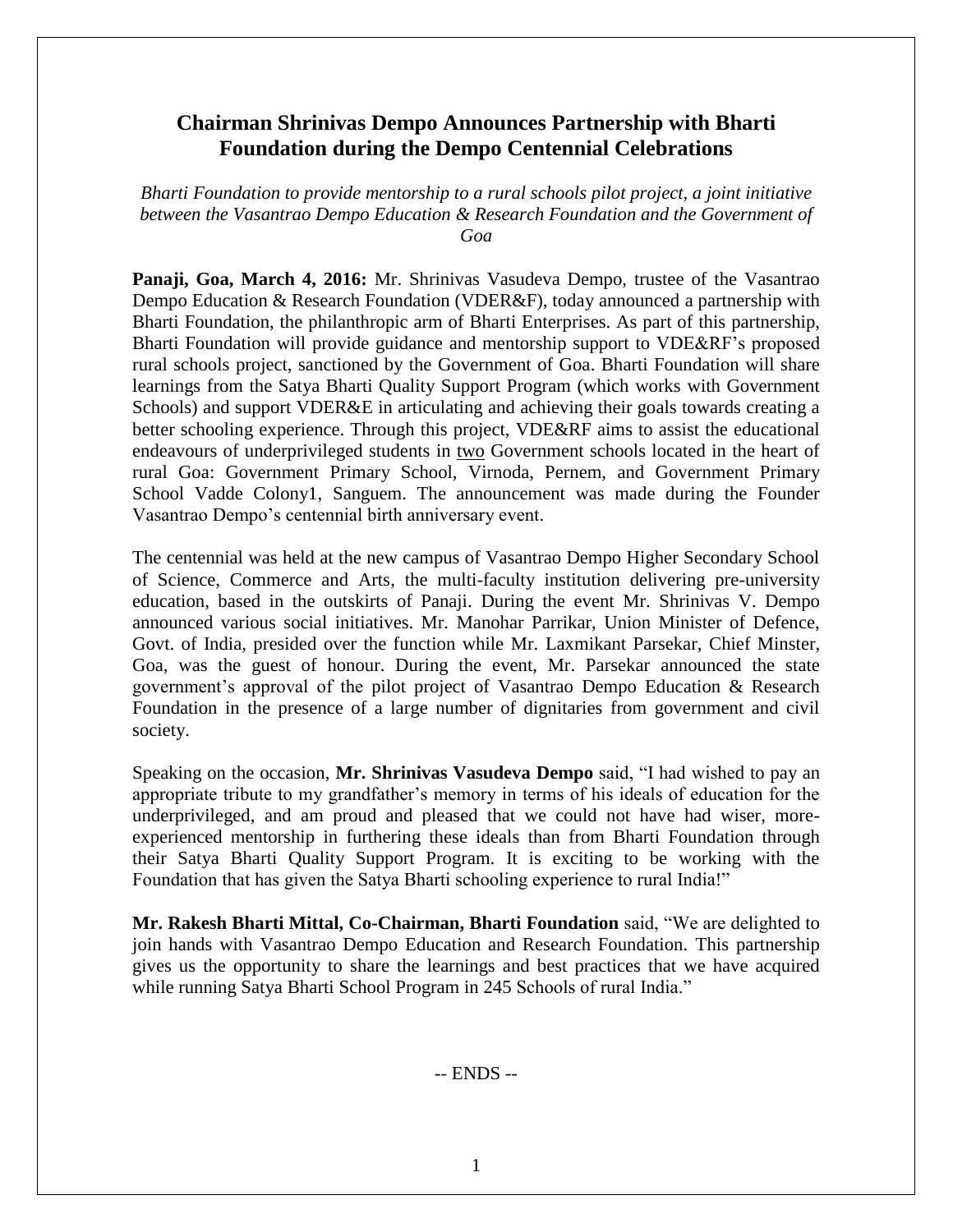## **About Dempo Group/ VDE&RF**

The Dempo business house [\(www.dempos.com\)](http://www.dempos.com/) is the leading corporate group of Goa, employing over one thousand human resources. The Group's major activities, functioning and emerging, comprise the production and export of calcined petroleum coke, shipbuilding, newspaper publishing and the media, baby foods, real estate development, the travel business, sports promotion and mining. The group is also known for its societal pursuits, having expanded the centuries-old Dempo tradition of philanthropy and social responsibility in the state.

## **About VDE&RF**

The Vasantrao Dempo Education & Research Foundation (VDE&RF) was registered as a trust in the year 1983, with the twin aims of furthering research by scholars in Goa-centric studies and assisting the educational endeavours of underprivileged Goan students.

VDE&RF carries out the following activities:-

- The annual Dempo Research Fellowships, each amounting to Rupees One Lakh, encouraging Goa- centric studies by which scholars have submitted works which were later published as books to enable a wider audience for these. The publications so far from the first two Research Fellows have been an encyclopaedia of Goan art and culture, entitled "*Kaleidoscope Goa*" by Dr. Pandurang Phal Dessai, and a volume entitled '*The Goan Village Communes' by Dr. Olivinho Gomes*, on the wholly self-sufficient, age-old Goan system of local self- governance known as the '*communidades*';
- A range of scholarships to needy students, including special such schemes for 45 children and students hailing from Santa Cruz Village, the seat of the Dempo ancestral home in Goa, with other assistance, donations, scholarships, contributions and sponsorships, all education – related, totalling to several hundred beneficiaries;
- Holding the Vasudeva V Dempo Memorial Lecture Series, in an endeavour to stimulate the intellectual life of Goa, at which eminent personalities address distinguished Goans on topical issues, whose contributors so far have been Shri K V Kamath, one-time Head, ICICI Bank, Shri P V Narasimha Rao, former Prime Minister, Dr J J Irani, Director, Tata Sons Ltd, and Dr. R K Pachauri, then Director General, The Energy & Resources Institute, and Chair, the United Nations Intergovernmental Panel on Climate Change;
- An ethnographic research project entitled 'Ethnogoa Deep Focus' directed by internationally known anthropologist and ethnographer, Dr. Victoria Mukerji Chowgule Ph. D., University of California, Berkeley,, aimed at uncovering issues of concern to the Goan rural populace with particular relevance to women, children,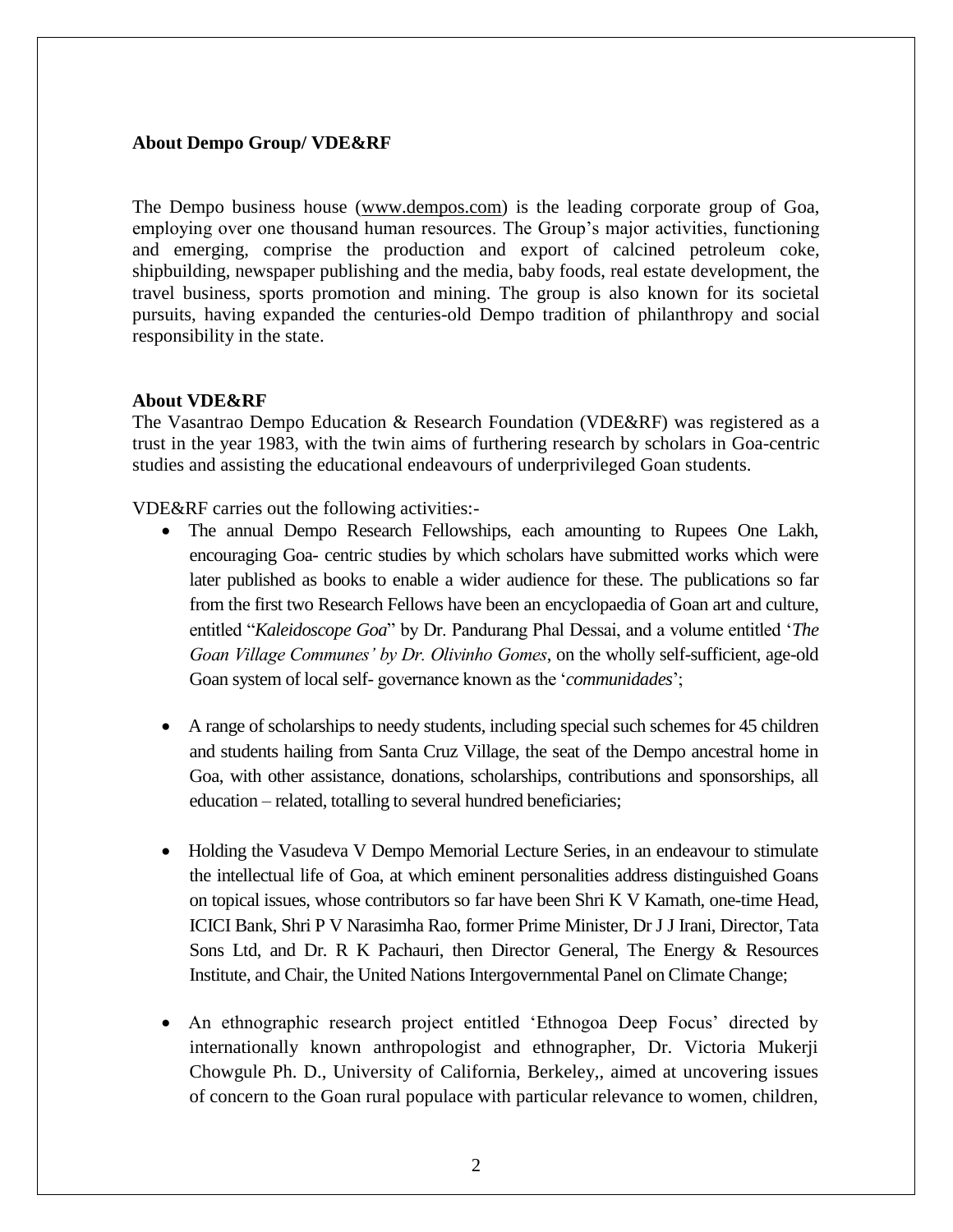health and civil governance, as a prelude and guide to further worthy, targeted CSR initiatives by the Group.

- Publication of the Goa Law Times, a periodical of use to the legal fraternity in the state;
- Publication, or assistance with publication, of volumes of research on Goan subjects by scholars to enable facets of Goan life to reach a wider audience, such as a recent book on the cannons of Portuguese-era Goa written by archaeologist, Dr. Abhijit Ambekar;
- Assistance to teachers of higher educational institutions managed by the Dempo Charities Trust in their endeavour to present learned papers at overseas seminars and symposia.

## **About Bharti Foundation**

Bharti Foundation was set up in 2000 as the philanthropic arm of the Bharti Enterprises. It implements and supports programs in the field of primary, elementary, senior secondary and higher education through the Satya Bharti School Program as well as Government School interventions under its Satya Bharti Quality Support Program and Satya Bharti Learning Centres Program. Recently, in addition to its primary focus area of education, the Foundation initiated 'Satya Bharti Abhiyan', to improve sanitation facilities in rural Ludhiana and 'Nyaya Bharti' to provide legal and financial assistance to deserving underprivileged under-trials languishing in jails across the country for minor offences.

Bharti Foundation has till date touched the lives of nearly 1,40,000 students from underprivileged background through its initiatives in the education sector. These programs have already been recognized as one of the largest private sector initiatives of the country in this sector. Satya Bharti Abhiyan has also achieved the distinction of having delivered over 10,000 household toilets, directly benefitting more than 50,000 beneficiaries in 444 villages. The program on the targeted scale will eventually benefit nearly 1,25,000 individuals covering over 900 villages. To learn more, visit: [www.bhartifoundation.org](http://www.bhartifoundation.org/)

# **Some of the initiatives of Bharti Foundation include: SATYA BHARTI SCHOOL PROGRAM:**

This program is the flagship initiative of Bharti Foundation, focusing on primary, elementary and senior secondary education for underprivileged children in rural India. Currently, 249 primary/elementary schools and five senior secondary schools are operational across the villages of Punjab, Rajasthan, Haryana, Uttar Pradesh, Tamil Nadu and West Bengal. The Program aims to transform children into educated, employable and responsible citizens of tomorrow. The schools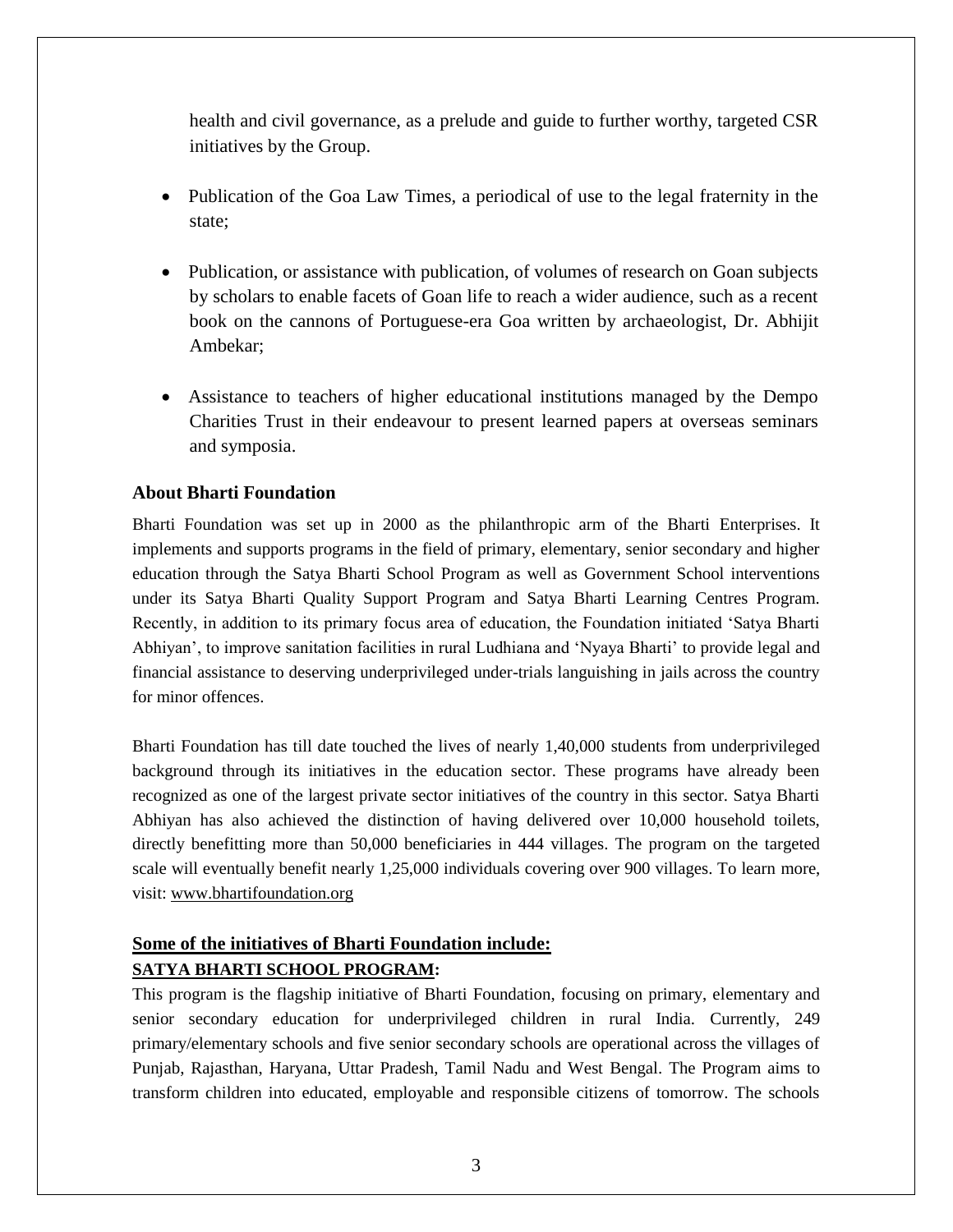provide free quality education to the children with a special focus on the girl child. In addition to free education, the schools also provide free mid- day meals, text books, note books, shoes and other stationary items to all the students. Launched in 2006, this year the Satya Bharti School Program is celebrating 10 years of successful implementation. The initiative has over 40,000 students currently enrolled, having reached out to close to 1,25,000 students since inception. The Program aims to set benchmarks in quality education across the country.

#### **SATYA BHARTI LEARNING CENTRES:**

Bharti Foundation has introduced the remedial/bridge course program in partnership with '*Educate a Child*, a global initiative. The program currently reaches out to over 20,000 children and aims at bridging the gap in learning among 'out of school' children to mainstream them into regular schools. The program was first undertaken in Rajasthan and has recently been extended to Madhya Pradesh and Jharkhand.

### **SATYA BHARTI QUALITY SUPPORT PROGRAM:**

Bharti Foundation has taken learnings and best practices from Satya Bharti Schools to Government schools to improve the overall quality of the schooling experience. This initiative envisages working with the State Education Departments to improve the quality of schooling in Government schools through need-based interventions. The Foundation seeks to partner with Government schools and work along with their leadership and teachers to support them in their journey towards excellence. The program, currently reaches out to over 12,000 students.

#### **HIGHER EDUCATION PROGRAMS**

Bharti Foundation partnered with Indian Institute of Technology, Delhi in 2000 to set up the **Bharti School of Telecommunication Technology and Management, IIT Delhi.** The Foundation has also set up the **Bharti Centre for Communication, Bombay** in partnership with IIT, Bombay. Bharti Foundation recognizes and awards scholarships to exceptionally talented students to pursue studies at The Cambridge University, UK through the **Manmohan Singh Bursary Fund.** In addition, **Bharti Institute of Public policy, Mohali** has been set up in a partnership between Indian School of Business (ISB) and Bharti Enterprises with Fletcher School of Law and Diplomacy, Tufts University (USA) as its partner school.

#### **SATYA BHARTI ABHIYAN:**

On 18<sup>th</sup> August 2014, Bharti Foundation launched Satya Bharti Abhiyan, an initiative to improve sanitation facilities in the rural areas of Punjab's Ludhiana District. The Foundation has committed an investment of up to INR 100 Crores to improve sanitation conditions by constructing individual toilets for households lacking such facilities in over 900 villages across Ludhiana District. The program on the targeted scale will eventually benefit close to 1,25,000 individuals.

In less than eighteen months of its launch, over 10,000 toilets across 444 villages have been constructed and handed over free of cost to individual households. In addition to rural household